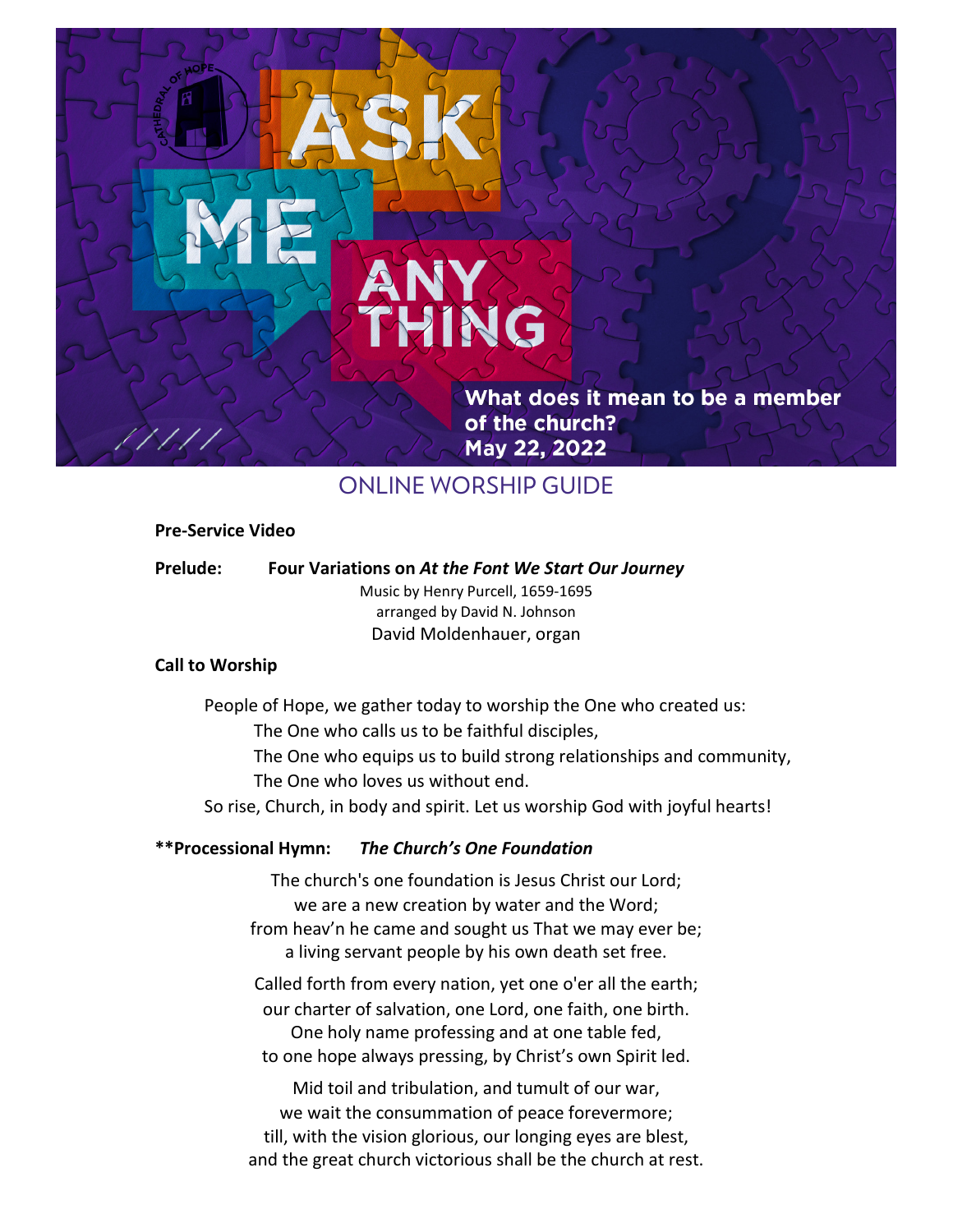We now on earth have union with God the Three in One, and share through faith communion with those whose rest is won. O happy ones and holy! Lord, give us grace that we like them, the meek and lowly, on high may dwell with thee.

#### **Welcome**

# **New Member Confirmation**

# **Gradual** *When You Speak to Me*

Choir: When you speak to me, when I take the time to listen there is peace to cover any pain. When you speak to me, when you place your word inside me I am filled and I am strong again. There is an answer to every question: the answer is you.

ALL:

And the heavens open when you speak to me, Pouring light into my waiting heart; and the music fills an ocean silently, quietly, when you speak to me.

\*\*And the heavens open when you speak to me, Pouring light into my waiting heart; and the music fills an ocean silently, quietly, when you speak to me; when you speak to me.

#### CONGREGATIONAL CARE

If you find yourself experiencing illness, hospitalization, grief, or other critical challenges, the Congregational Care Ministry (CCM) at Cathedral of Hope will connect you with the appropriate resources that best correspond to your needs.

> The CCM can be reached at Phone (214) 351-1901 Ext. 124 Email at **CCMCOH@gmail.com**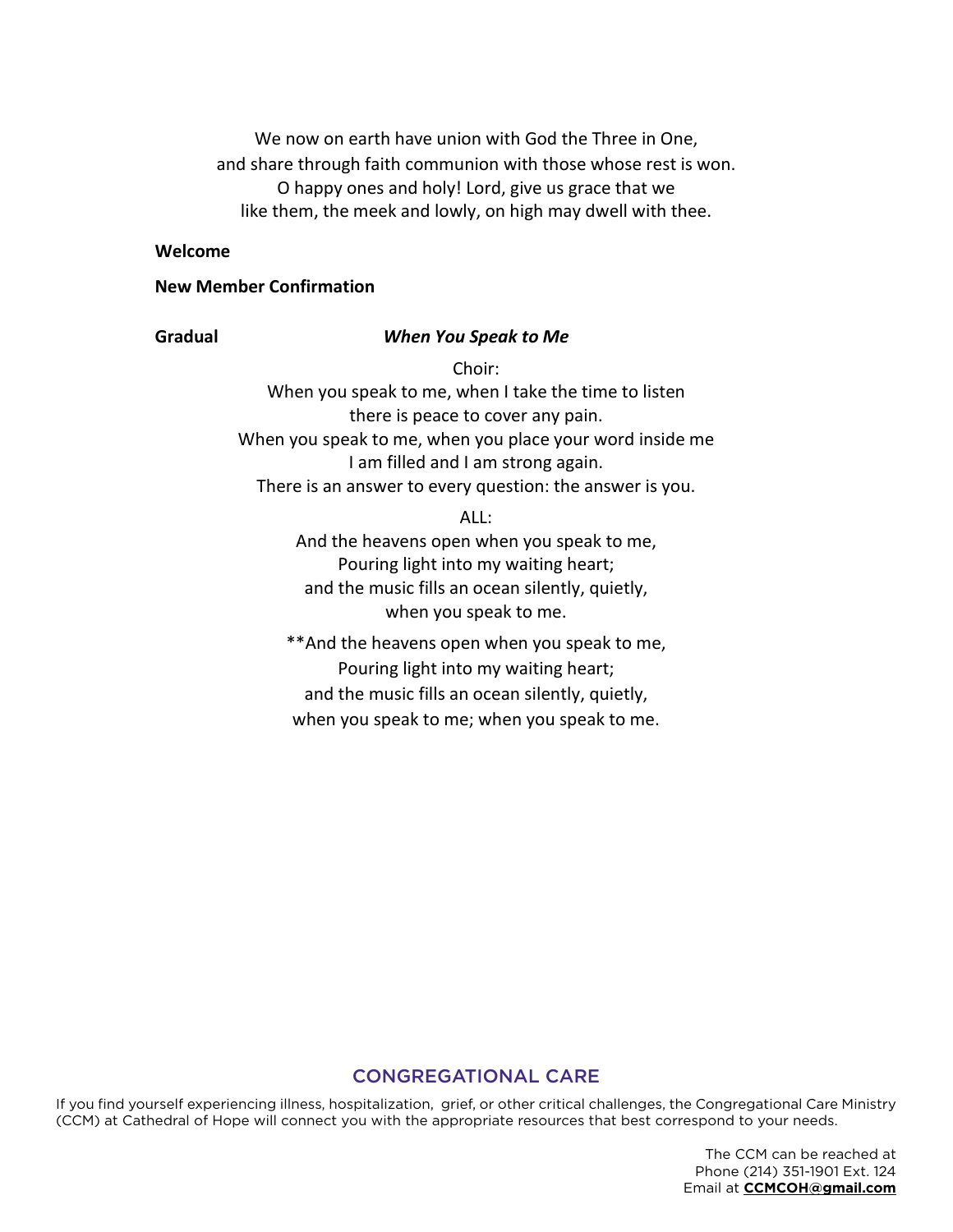# **\*\*Gospel Lesson: Matthew 18:19-20**

- One: God be with you.
- **All: And also with you.**
- One: A reading from the Holy Gospel according to Matthew.
- **All: Glory to you, O God.**

"Truly I tell you that if two of you on earth agree about anything they ask for, it will be done for them by God in heaven. For where two or three gather in my name, there am I with them."

One: This is the Gospel of Hope.

# **All: Praise to you, Creator, Christ and Holy Spirit.**

# **\*\*Gloria** *Glory to God*

Glory to God; Glory to God; Glory to God in the highest. Glory to God; Glory to God; Glory to God in the highest. And peace on the earth; peace and good will to all from Jesus Christ forevermore. Glory to God; Glory to God; Glory to God in the highest. Glory to God; Glory to God; Glory to God in the highest. Glory to God!

**Sermon** *What Does It Mean to be a Member of the Church?* 

**Offering Call**

| <b>OUR GIVING</b>     |                                  |               |                                      |
|-----------------------|----------------------------------|---------------|--------------------------------------|
| Week<br><b>Ending</b> | <b>Amount</b><br><b>Received</b> | <b>Budget</b> | <b>Over (Under)</b><br><b>Budget</b> |
| 05/01/22              | \$45,436                         | \$44,000      | \$1,436                              |
| 05/08/22              | \$24,651                         | \$38,000      | ( \$13, 349]                         |
| 05/15/22              | \$42,816                         | \$43,000      | ( \$184)                             |
| <b>YTD 2022</b>       | \$809,994                        | \$779,000     | \$30,994                             |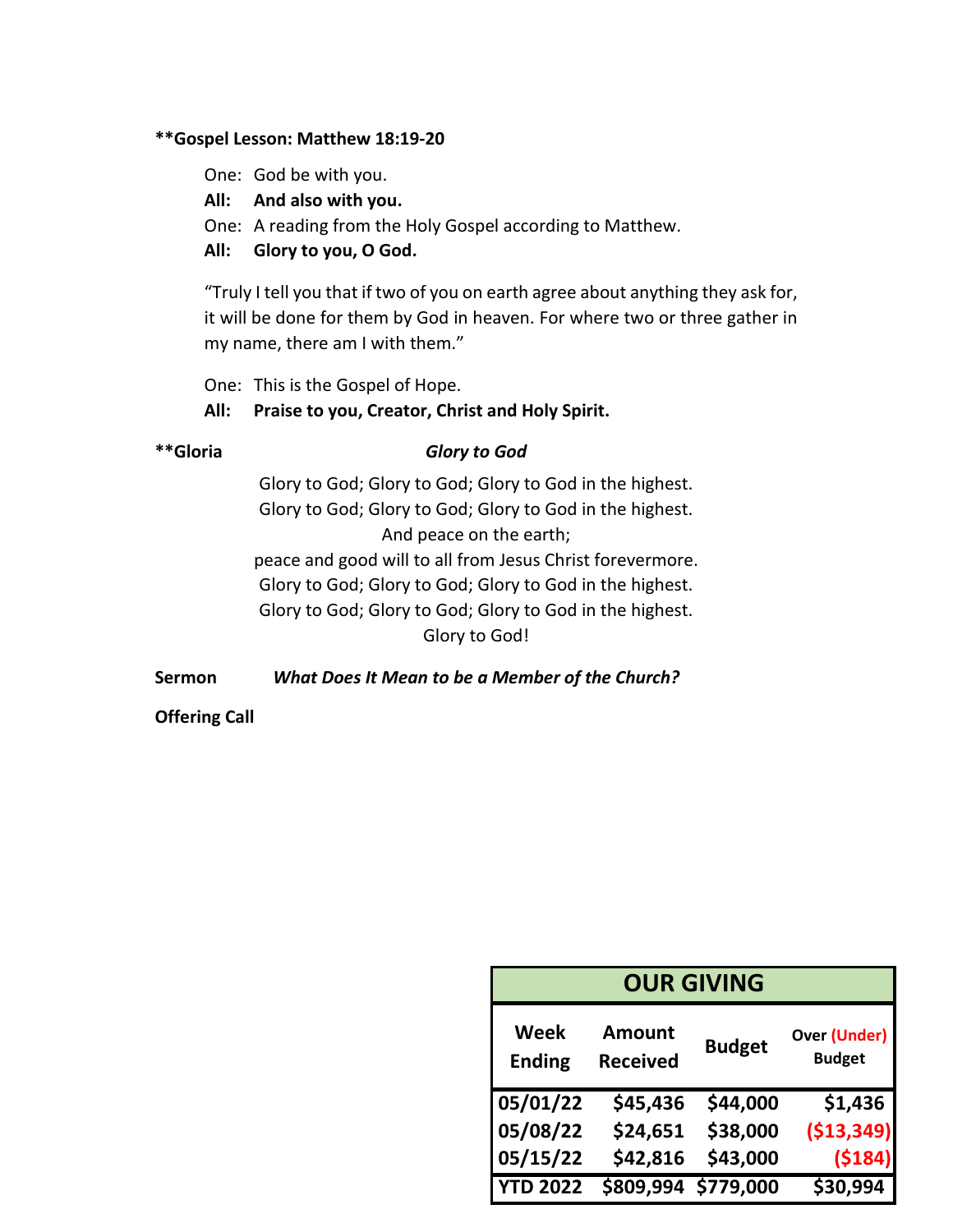#### **Offertory** *God Is Here*

Composer unknown; arr. Carol Cymbala Sanctuary Choir and Orchestra

God is here! As we your people meet to offer praise and prayer, may we find in fuller measure what it is in Christ we share. Here, as in the world around us, all our varied skills and arts wait the coming of the Spirit into open minds and hearts.

Here are symbols to remind us of our lifelong need of grace; here are table, font, and pulpit, here the cross has central place. Here in honesty of preaching, here in silence, as in speech, here, in newness and renewal, God the Spirit comes to each.

Here all children find a welcome in the Shepherd's flock and fold; here as bread and wine are taken, Christ sustains us as of old. Here the servants of the Servant seek in worship to explore what it means in daily living to believe and to adore.

Lord of all, of earth and heaven, in an age of change and doubt keep us faithful to the gospel, help us work your purpose out. Here, in this day's celebration, all we have to give, receive; we, who cannot live without you, we adore you! We believe!

#### **Communion**

#### **Words of Institution**

### **Prayer of Consecration**

Let us pray.

Pour out your Spirit on this bread and cup, gifts of your creation. Reveal yourself to us in the breaking of the bread. Raise us up as the body of Christ for the world and breathe new life in us. Through Jesus Christ, with the Holy Spirit in your holy Church, all honor and glory are yours, almighty God, now and forever. Amen.

#### **Invitation**

### CHANCEL FLOWERS

The flowers this Sunday are given by Tim Reed in memory of John Erdos and to honor the continued success of Taste of Hope which John helped establish.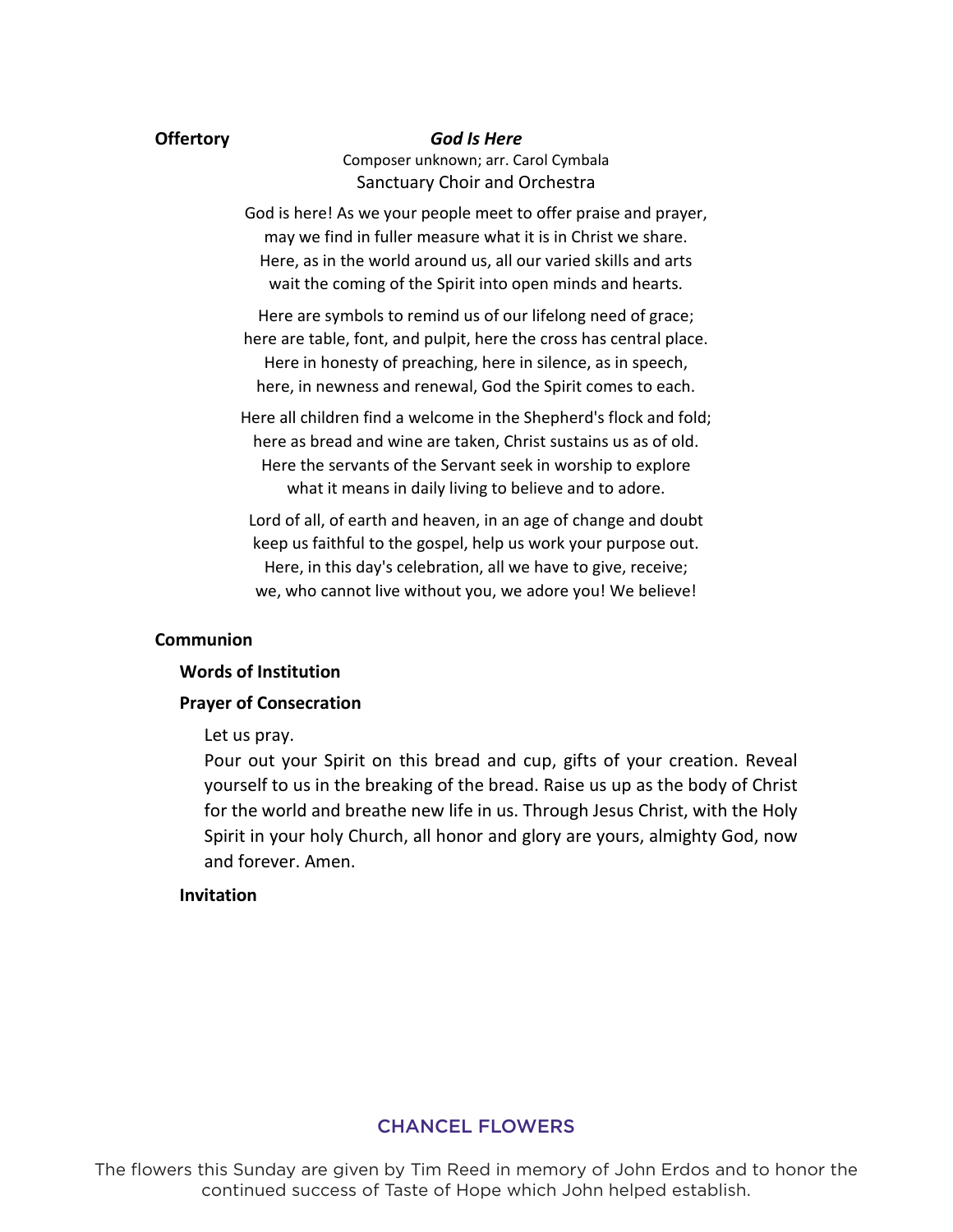#### **Music during Communion**

#### *Hymn of Promise*

In the bulb there is a flower, in the seed, an apple tree; in cocoons, a hidden promise: butterflies will soon be free! In the cold and snow of winter there's a Spring that waits to be, unrevealed until its season, something God alone can see.

In our end is our beginning; in our time, infinity; in our doubt there is believing; in our life, eternity. In our death, a resurrection; at the last, a victory, unrevealed until its season, something God alone can see.

#### *Breathe*

This is the air I breathe, this is the air I breathe, Your holy presence living in me. This is my daily bread, this is my daily bread, Your very word spoken to me.

And I, I'm desperate for you. And I, I'm lost without you.

#### *Shout to the Lord*

My Jesus, my Savior, Lord, there is none like you; All of my days I want to praise the wonders of your mighty love. My Comfort, my Shelter, Tower of refuge and strength, Let ev'ry breath, all that I am, never cease to worship you.

\*\*Shout to the Lord, all the earth, let us sing,

power and majesty, praises we bring.

Mountains bow down and the seas will roar at the sound of your name. I sing for joy at the work of your hands, forever I'll love you, forever I'll stand; Nothing compares to the promise I have in you!

**\*\*Prayer of Thanksgiving** 

#### TEXT TO GIVE

**Simply send a text message to (469)507-3839 with the amount you would like to contribute.** Make sure to include the dollar sign before the amount. Example: \$20. **The minimum text-to-give contribution is \$3.**

#### ONLINE GIVING

At www.cathedralofhope.com/give you can make a one-time donation or even set up a recurring electronic gift (by automated checking account withdrawal or credit card). One of the best things you can do to support your church during this period is to make arrangements to give electronically.